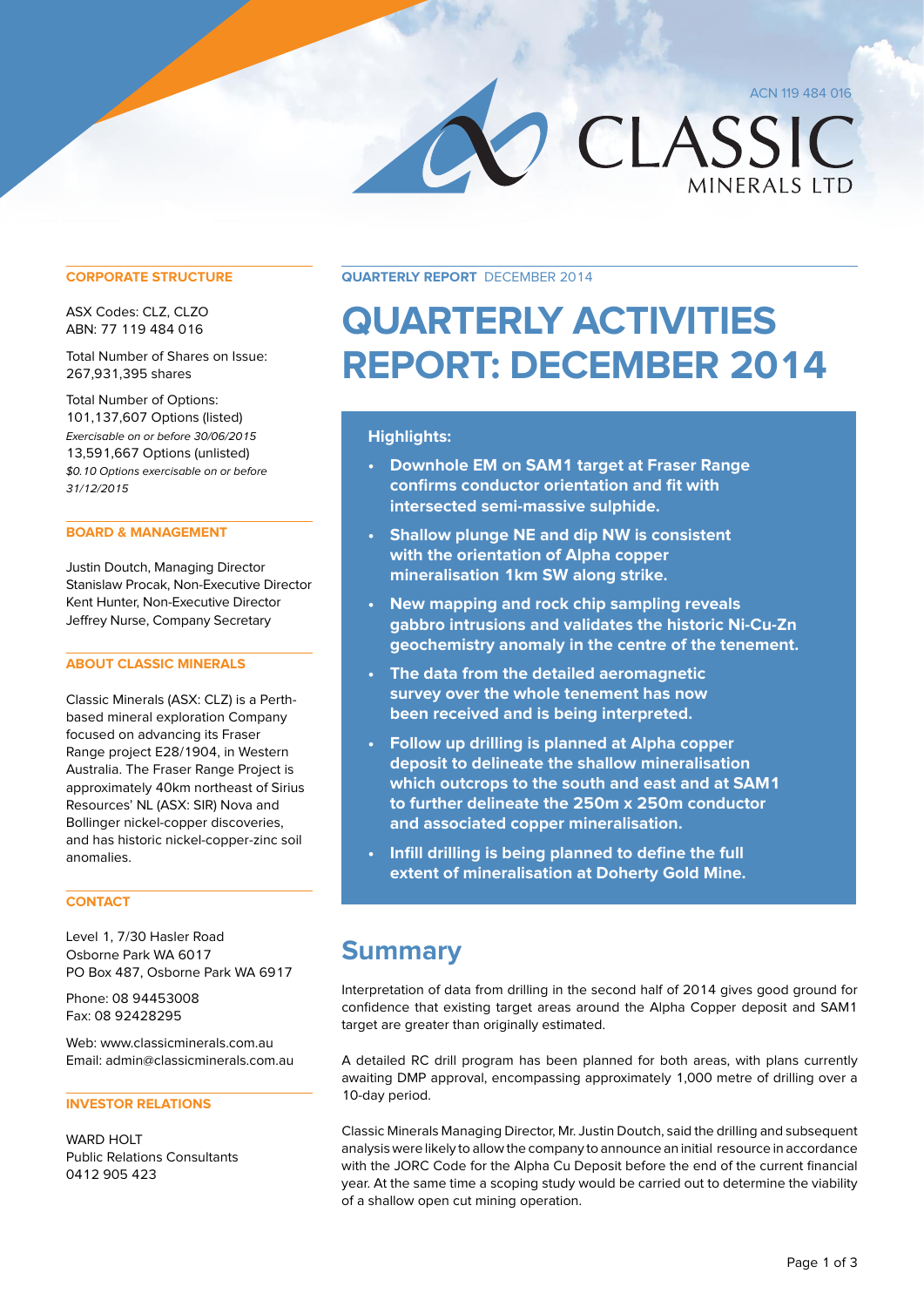ACN 119 484 016



## **Quarterly Report** December 2014



The company is also planning an infill drilling program to define the full extent of mineralisation at Doherty Gold Mine.

"All existing data indicates the presence of high grade gold quartz in areas previously unmined below 50m depth.

"Our aim is to carry out infill drilling at Doherty as soon as possible, consistent with our focus on our Fraser Range tenements," said Mr. Doutch.

"In practical terms, we're looking at a resource estimation in accordance with the JORC code for the Fraser range mid-year, then switching some of our attention to the Doherty's Gold Project.

"It's reassuring to have two real options in play," he said.